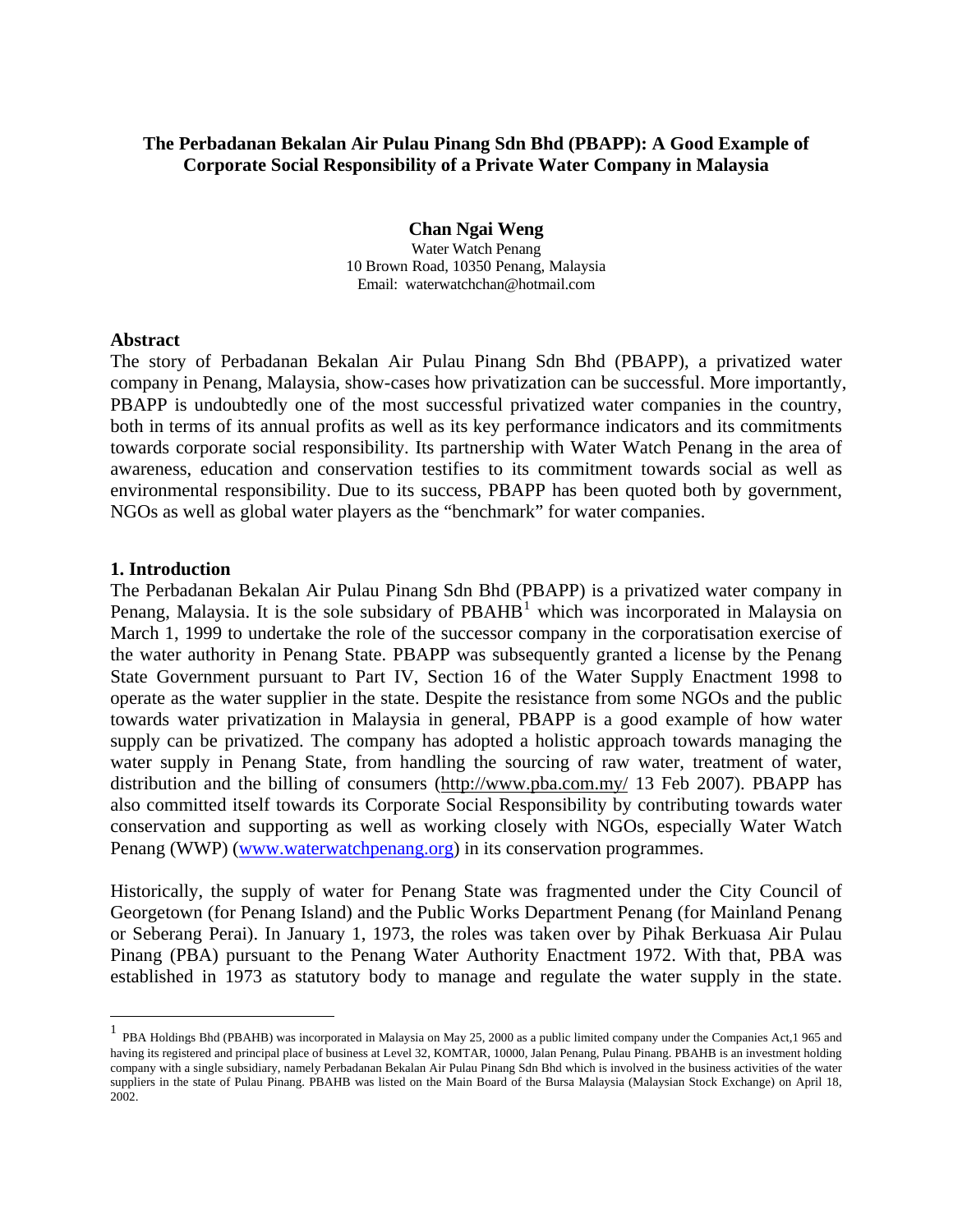Pursuant to the approval of the Penang State Government in August 1997 and the approval from the Economic Planning Unit in June 1998, PBA was corporatised as Perbadanan Bekalan Air Pulau Pinang Sdn Bhd on March 1, 1999 under the Penang Water Authority (Successor Company) Enactment 1998.

#### **2. Key Performance Indicators**

Since privatization, PBAPP has consistently shown impressive water performance indicators. It is probably the most successful water company in Malaysia, having been quoted not only by the Malaysian Government but also consistently by NGOs (Netto, 2005; Chan, 2006a). PBAPP's supply coverage is 100% in urban areas and 99% in rural areas, and Penang water rates/tariffs are amongst the lowest in Malaysia. (An average of RM0.31 for the first 35 cu.m [Domestic] and an average of RM0.94 for first 500 cu.m [Trade] [RM1.00=US\$0.28]). Despite the fact that Penang is a water stressed state, i.e. a state with few water catchments and about 80 % of its water comes from the Muda River which has its catchment in another state, PBAPP has done well to ensure that water supply in Penang State is amongst the most efficient, if not the most efficient in Malaysia. The PBAPP is constantly planning for the future as the state's population grows and prospers towards vision 2020 as the company supports the Penang State Government's plan to cultivate sustainable development and a green environment. In 2004, PBAPP implemented an Environmental Management System (EMS) at the Batu Feringghi Treatment Plant and the Teluk Bahang Dam. Subsequently, the company also obtained ISO 14001:2004 certification dated 1 March 2005 for the "Management and treatment of raw water and the supply of potable water in the above two facilities". PBAPP is now seeking similar certification for the 8 other treatment plants and 2 other major dams in the State of Penang. PBAPP is continuously striving for excellence. The company is keeping up to its promise of "meeting all your water supply needs", not just in the quality of its supply but also through continuous public awareness and education. The PBAPP's website [\(www.pba.com.my](http://www.pba.com.my/)) is a comprehensive collection of relevant information regarding the quality of Penang's drinking water supply along with helpful tips about murky water, where water comes from, the most effective course of action to take during water stress, and how safe is Penang's drinking water, etc. Perbadanan Bekalan Air Pulau Pinang (PBAPP) is committed to "continuous improvement" in water supply for the State of Penang, in accordance to international ISO 9001:2000 certifications from UKAS (United Kingdom) and DAR (Germany) for the "treatment and supply of water with customer services." Table 1 shows the various performance indicators.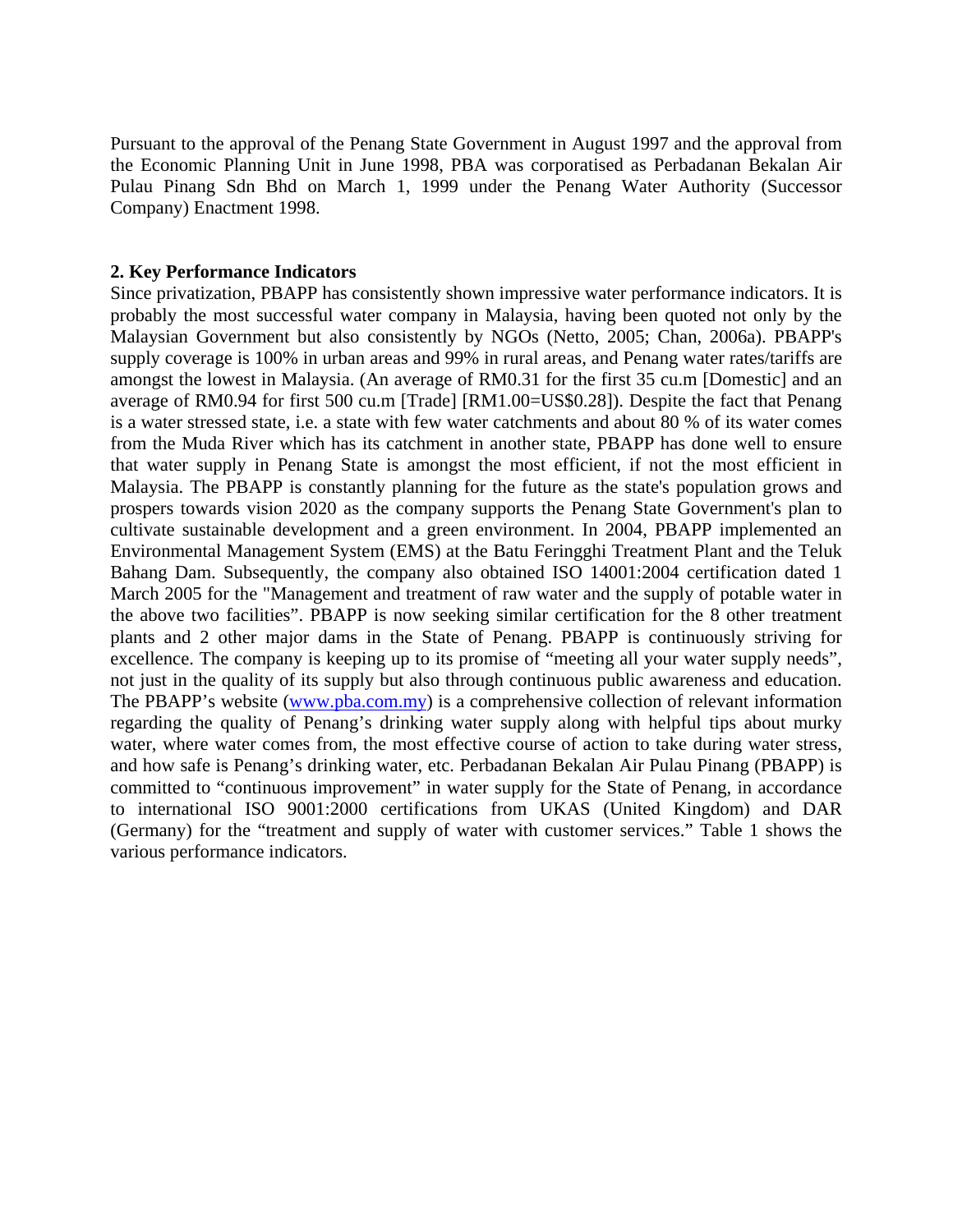| Table 1. I chominance maleators and biatistics of TD/M T (bource, www.poa.com.inf). |                                           |
|-------------------------------------------------------------------------------------|-------------------------------------------|
| No. of dams                                                                         | 6                                         |
| Total raw water storage capacity                                                    | 46,013 million litres                     |
| No. of treatment plants                                                             | 10                                        |
| Design capacity of treatment plants                                                 | 1,166 million litres                      |
| No. of treated water reservoirs                                                     | 50                                        |
| No. of treated water towers                                                         | 30                                        |
| Volume of treated water supplied daily                                              | 759 million litres                        |
| Total daily water consumption                                                       | 612 million litres                        |
| Percentage of non-revenue water                                                     | $(NRW)$ 20%                               |
| Total length of mains and pipelines (100mm in diameter and above)                   | 3,407km                                   |
| Supply coverage                                                                     | 100% in urban areas<br>99% in rural areas |
| Domestic water tariff (1st 35,000 litres)                                           | RM0.31 per 1,000 litres                   |
| Trade water tariff (1st 500,000 litres)                                             | RM0.94 per 1,000 litres                   |

Table 1. Performance Indicators and Statistics of PBAPP (Source: www.pba.com.my).

## **3. Corporate Social Responsibility and Partnerships with NGOs**

Since 1999, PBAPP has initiated a partnership with WWP. This is an annual water awareness, education and conservation programme in Penang State fully sponsored by PBAPP and carried out by WWP. The objectives are: to create and promote greater awareness of the importance of the environment and the vital resources that the environment produces for humanity; to inculcate in all Penangites the habit of loving and treasuring the environment, ultimately making them environmentally-friendly people; to reach and educate the young, especially school children and also the adults (the general public) about the importance of the environment and its conservation; to change peoples' habits from being apathetic towards the environment to being caring towards the environment (for example changing them from "water wasters" to "water savers" and by doing so we change a "Water Wasting Society" into a "Water Saving Society"); to ensure that Penang's water resources are sustainable in the long run via the efforts/activities of government, industry, NGOs and the public; to promote internationally and locally the image of the Malaysian Government as one that is "Caring Towards The Environment" and also one that is "Accommodating In Allowing The Private Sector, NGOs and the Public to play a significant role in environmental management"; to realize the Government's commitments towards sustainable development in the long run, especially in terms of a Malaysia with a clean and healthy environment, and a clean and healthy population.

Since 1999, WWP and PBAPP have jointly organised and celebrated World Water Day (WWD) which falls every year on 22<sup>nd</sup> March. For example in 2006, WWD was held in Penang on 2 April 2006. This event was jointly by WWP together with PBAPP Sdn Bhd, Rotary Club of Penang and Avago Technologies at the Penang Youth Park. A total of 99 schools took part with 217 students and 20 teachers. The estimated total number of accompanying parents is 70 and total number of members of the public attending is more than 200 people. A total of 12 organizations put up water exhibition booths during this event to increase public awareness about water and related issues. The event was officiated by the Chief Minister of Penang with many other politicians, government officers, staff of PBAPP, members of Rotary Club Penang, staff of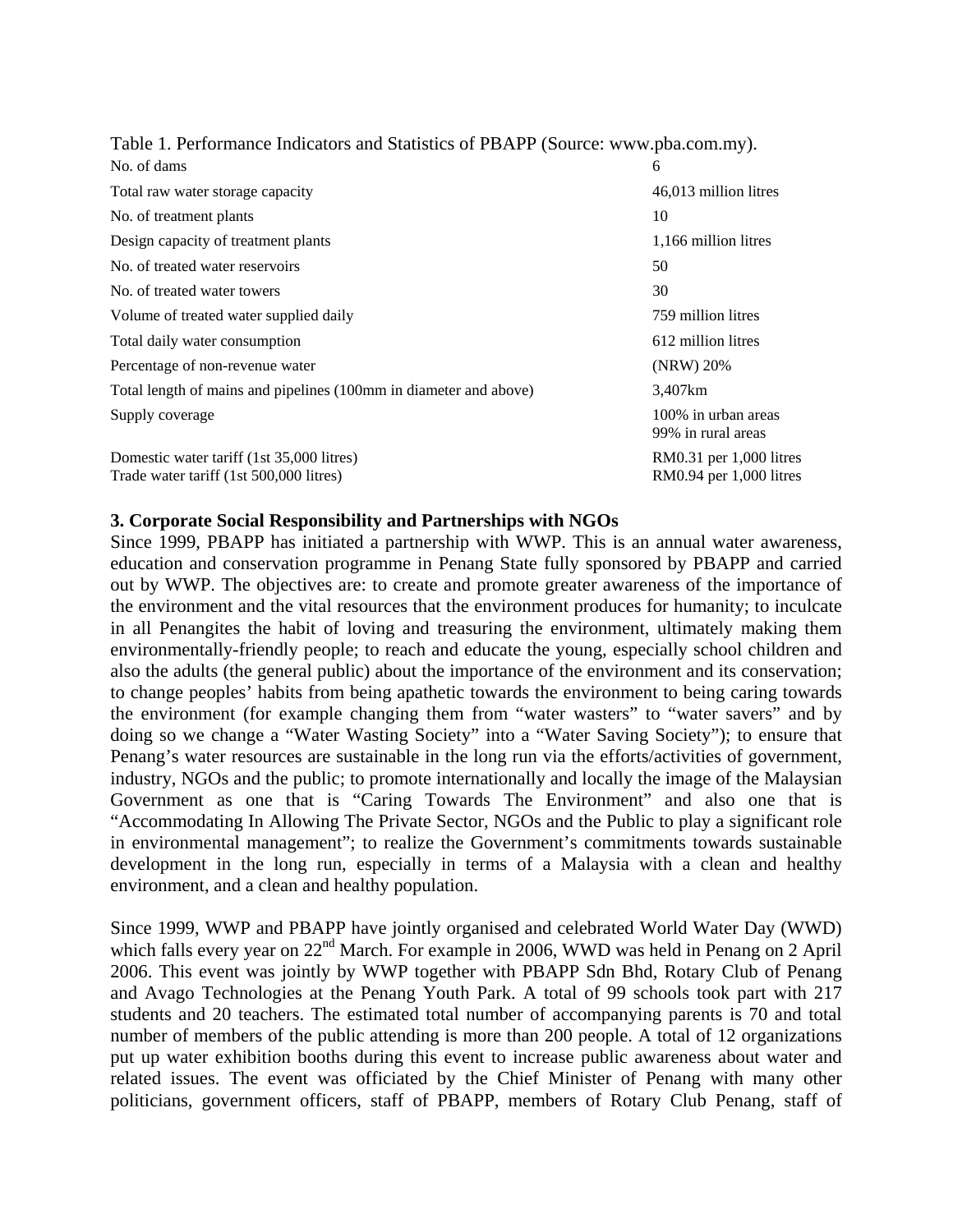Avago Technologies, staff of Penang Municipal Council (MPPP), and other VIPs. Many activities were organised throughout the day, including the opening ceremony, declaration of World Water Day by YAB, talks on water conservation, press conference with members of the press, water quizzes, water painting competitions, prize giving, water exhibitions and water guessing competitions and visits to waterfall treatment plant. The total number of people attending is officially noted at 498 but those that did not register may be around 200 to 300. Altogether, it is estimated that at least 900 people attended this event. In addition, the PBAPP Sdn Bhd's waterfall treatment plant was also open to the public. It is estimated that at least 100 people visited the plant.

PBAPP and WWP, together with Ford Motor Company (through its Environmental Conservation Grants) also jointly produced a water education VCD in April 2006. The VCD was launched at the WWD celebrations on 2 April 2006. This is a 20 minute VCD on water education produced by WWP and jointly sponsored by PBAPP Sdn Bhd and Ford Foundation. The VCD was given out at RM1 a piece during WWD 2006 at the Penang Youth Park. The VCD was also sold at all WWP functions and activities in 2006. A total of 2000 VCDs were made. WWP plans to distribute the VCDs to all schools in Penang State.

PBAPP and WWP also partnered the Excel Point Community Care Kids Joy Club "Easter Colouring Contest on 16 April 2006". The event was held at 2-4-5 Pekaka Square, Lebuh Pekaka Satu, Sg Dua 11700 Penang. PBAPP contributed some of the prizes. YB Goh Kheng Sneah, ADUN Batu Uban officiated and gave away the prizes. A total of 301 children took part in the three categories of the contest: (i) Category A (Ages 4-6); (ii) Category B (Ages 7-9); and Category C (Ages 10-12). The number of parents who accompanied their children also totaled more 200. The organisors of the event totaled about 30 staff of EPCC. The total number of schools involved is estimated at more than 50, many coming from as far as Batu Ferringhi and Balik Pulau.

PBAPP and WWP also worked with schools. On 21 April 2006, it jointly organized the SMJK Chung Hwa Confucian "Educational Quiz 2006". A total of 200 students took part in this quiz. WWP provided facilitators, questions and contributed some of the prizes. WWP facilitators gave educational talks about the importance of water before the quiz.

PBAPP and WWP has a monthly programme for schools on river awareness and education. For example on 29 July 2006, a Sg Air Terjun river catchment awareness programme was carried out with apartment children in the Batu Uban area. This activity was organized with a number of condominiums and apartments in the Batu Uban area. A total of 50 children (with many accompanying parents) were first briefed on the importance of rivers and then taken on a river walk around botanic gardens along the Sg Air Terjun. The group was taught about the functions of the forest as a water catchment as well as for biodiversity, tourism and other functions. The group was treated to a lunch snack. After lunch, a river clean-up was conducted. The group was also taught how to measure river water quality via pH, dissolved oxygen, temperature, dissolved solids, etc. All participants enjoyed themselves and WWP T-shirts and other souvenirs were handed out to each participant.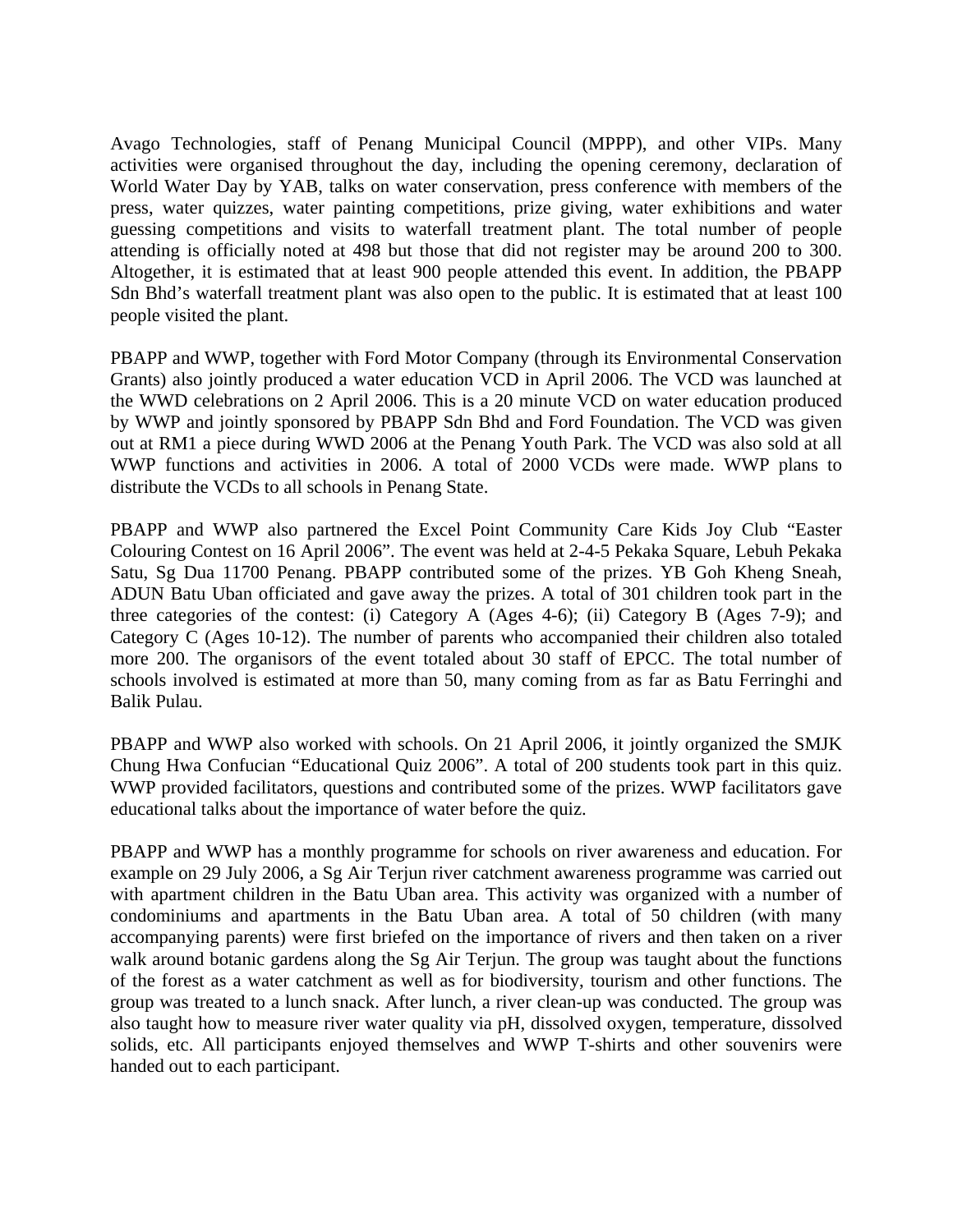PBAPP and WWP also work with universities. On 5 August 2006, a "Penang National Park Programme and Importance of Teluk Bahang Dam as a future source of water supply" was carried out for Universiti Sains Malaysia (USM) undergraduates. This is a awareness and education programme for university students. The students have to write a report after they finished the activity. A group of about 200 undergraduates of Universiti Sains Malaysia were taken into the Penang National Park (PNP). Bus was provided by USM. WWP provided the facilitators. The students were briefed by WWP facilitators on the history and process of how the PNP was gazetted, the importance of the PNP and what they thought would be most important in the conservation of the park. The group hiked into the park and stopped at Pantai Kerachut for lunch. Along the route, the group encountered many clean streams and some tests of water quality were performed. The discharge and cross-sections of the small streams were also measured as part of the exercise. Students were taught that inside the PNP, the water quality of streams was very good. After the hiking, the group was taken to the Teluk Bahang Dam. They were briefed on the importance of the dam and how the PNP was a catchment for this dam.

A Local Awareness and Water Saving Seminar was held in N-Park Condominium, Penang on 18 November 2006 (Chan 2006b; Chan 2006c). This was part of PBAPP and WWP's aim of reaching all segments of the public and teaching them to save water, WWP organized this event for apartment owners and residents, given the fact that N-Park Resort Condominium is a big user of water. A total of 120 apartment owners and residents took part in this event, organized by WWP. Many also brought along their children (about 20 children were counted). WWP presented two papers titled "The Water Situation in Malaysia and Penang: Why The Need To Save Water" and "Water Watch Penang - What We Do and How N-Park Residents Can Reduce Water Use". The participants were enthusiastic, took part in the discussion actively and gave many useful comments. Those taking part were all registered and accounted for. It is expected that by the end of the test period, N-park residents would reduce their water demand/use by about 10 %. This being the case, N-park Condominium will be used as the "bench-mark" for replication of the project in all other condominiums and apartments in Penang, and Malaysia.

## **4. Future Activities**

Future water conservation activities planned by PBAPP and WWP are as follows: (1) 2007 State-Level Celebration on World Day for Water 2007 in one of the shopping malls in Penang (The target is the newly opened Queensbay Mall), tentative dates are over 2 days, i.e. 24 March (Saturday) and 25 March (Sunday) 2007;(2) Dissemination of 2000 copies of water education VCD by WWP-PBAPP-Ford Foundation for distribution to all schools in Penang State & also to be distributed during World Water Day 2007; (3) Reprint of 1000 copies of New Water T-Shirt Bearing WWP-PBAPP Sdn Bhd logos for distribution during World Water Day 2007 as well as to be used in all 2007 WWP-PBAPP Activities; (4) Reprint of 3000 copies of School Exercise Books with WWP-PBAPP logos for distribution during World Water Day 2007 as well as to be used in all 2007 WWP-PBAPP activities; (5) Production of 3000 copies of School Note Pads with WWP-PBAPP logos and Water Conservation Tips for distribution during World Water Day 2007 as well as to be used in all 2007 WWP-PBAPP Activities; (6) Production of 1000 pieces of WWP-PBAPP Mugs for distribution during World Water Day 2007 as well as to be used in all 2007 WWP-PBAPP Activities; (7) Production of 3000 pieces of Rubber Wrist Bands (A very "in-thing" amongst the young) that carries WWP-PBAPP logos and "Save Water" message for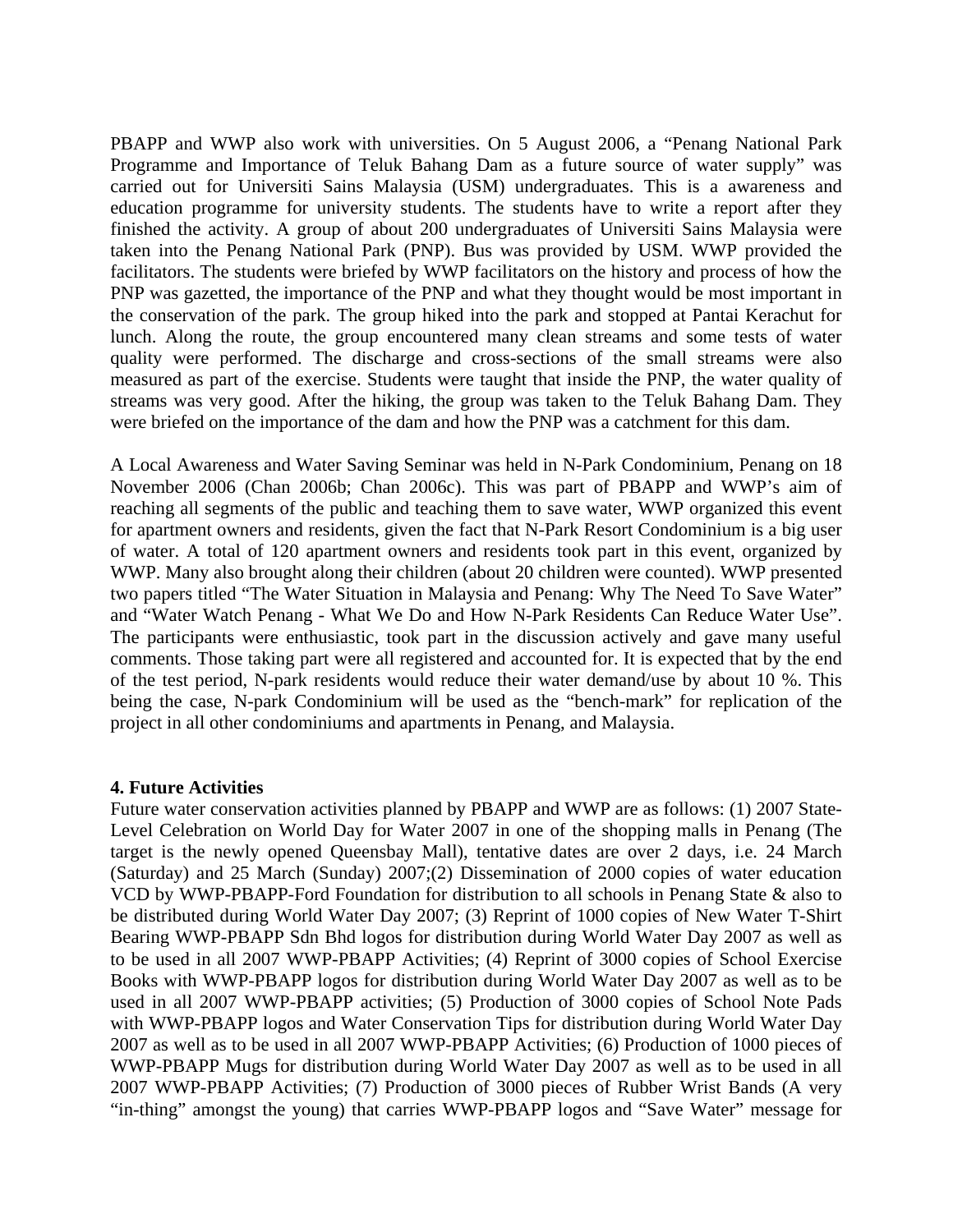distribution during World Water Day 2007 as well as to be used in all 2007 WWP-PBAPP Activities; (8) Production of 3000 pieces of Writing Pens with WWP-PBAPP logos for distribution during World Water Day 2007 as well as to be used in all 2007 WWP-PBAPP Activities; (9) State-wide Inter-School Water Crossword Puzzle for primary school children (Category 1) and lower secondary school children (Category 2). The puzzle words are all related to water. Issues such as the water cycle; water resources management; water conservation; water pollution and its management; water and life; water and ecosystem; and all other topics related to water. Prizes and certificates will be awarded to the top 5 winners in each category and 10 consolation prizes in each category. In the event of more than 1 correct entry, the winner will be determined by a lucky draw. The competition will be on a monthly basis with one competition per month. The puzzle will be printed and sent to all schools via the Minsitry of Education Penang; (10) Production of a Water Educational Poster Calendar (2000 copies). The calendar will have water saving tips, the role of PBAPP Sdn Bhd & WWP, photos of rivers, water treatment plants, the importance of water and water conservation in Penang, and other water conservation aspects. All schools in Penang will be given the poster calendar free; (11) Water Awareness and Education Fieldwork for school children. This is an ongoing activity to expose and educate school children on the importance of water. The target group is school children under 15 years of age, i.e. from primary to lower secondary. Every month, a school will be selected whereby 40 students and two teachers will be taught water quality monitoring of rivers in Penang, learn about the entire water treatment process (via visiting a plant), do river clean-up, and upload the data collected and stories of the fieldwork on to the respective school's websites. In this way, schools can learn about water and rivers, learn ICT on website management, and also interact with students from other schools; (12) Publication of booklet titled "101 ways to save water" to be distributed to all schools in Penang; (13) State Level Domestic Consumers Water Usage Survey under the Ministry of Energy, Water and Communications (KTAK) and Federation of Malaysian Consumers Association (FOMCA)'s "National Water Awareness and Saving Campaign". This is a national campaign on water saving whereby WWP is a partner responsible for the Penang State activities. Currently a State-wise water saving campaign survey is under way. FOMCA is also carrying out surveys in all other states in the country. The campaign targets a 10 % reduction is water use at the end of 2 years.

## **5. Conclusion**

Contrary to popular misconception, not all privatization of the water sector is necessarily bad for the public. When carried out professionally with transparency, accountability and efficiency, private water companies can be successful and profitable. The story of Perbadanan Bekalan Air Pulau Pinang Sdn Bhd (PBAPP) demonstrates that water privatization can be successful. The success of PBAPP is widely recognized, not just amongst local government authorities and NGOs but also in the Asian region. PBAPP is so successful that it has ventured overseas and won many contracts. PBAPP's success is backed up by its annual profits as well as its key performance indicators and its commitments towards corporate social responsibility. Its partnership with Water Watch Penang in the area of awareness, education and conservation testifies to its commitment towards social as well as environmental responsibility. PBAPP has many water conservation programmes with WWP targeting the schools and the general public. Not surprisingly, due to its success, PBAPP has been quoted both by government, NGOs as well as global water players as the "benchmark" for water companies.